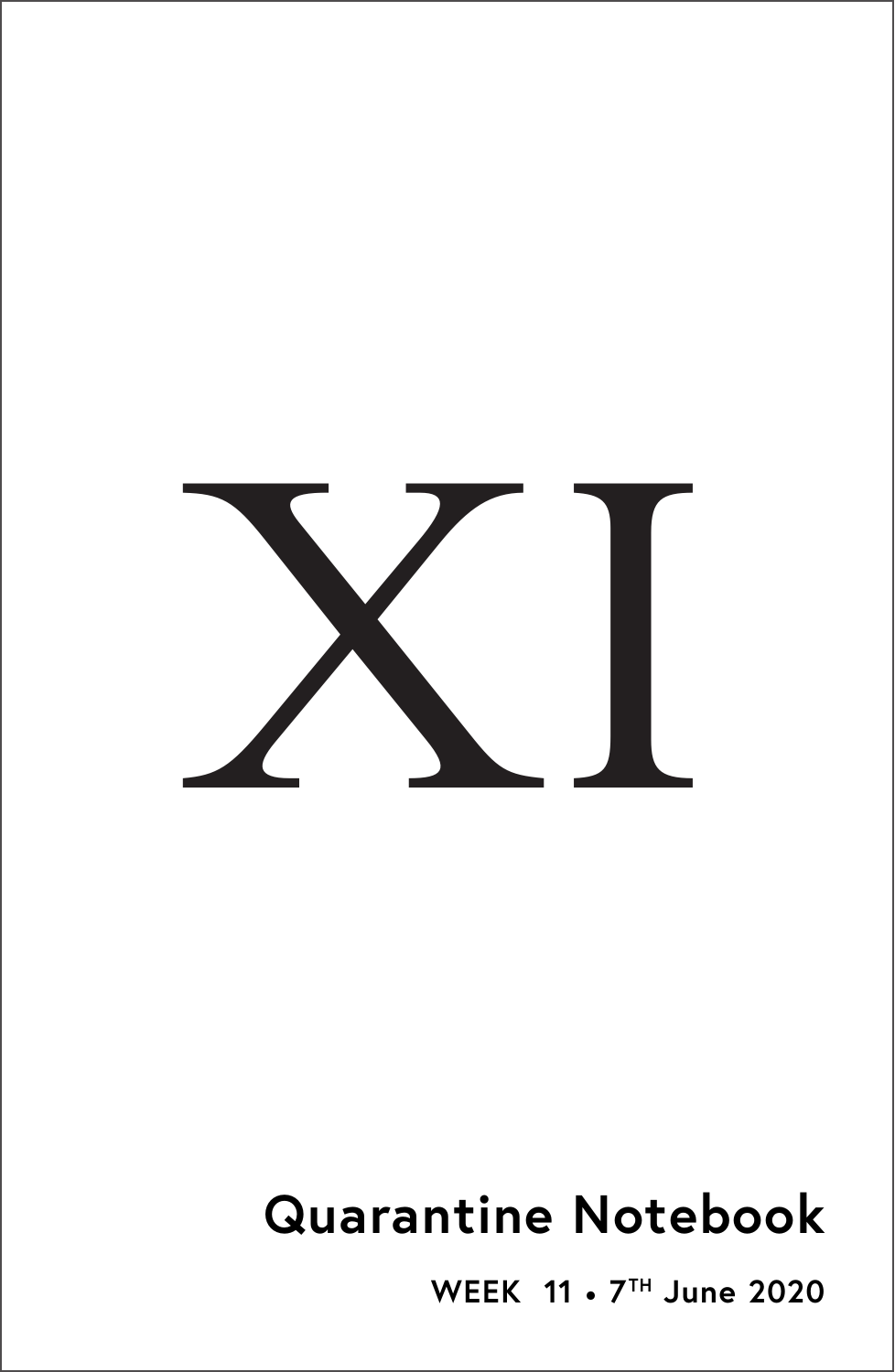# **Quarantine Notebook**

Week 11  $7<sup>th</sup>$  JUNE 2020

Copyright of each piece of writing in this document belongs to its respective author. © 2020

Permission has been obtained from each author to display this work on the website [www.muscaliet.co.uk.](https://www.muscaliet.co.uk) The website is property of Muscaliet Press.

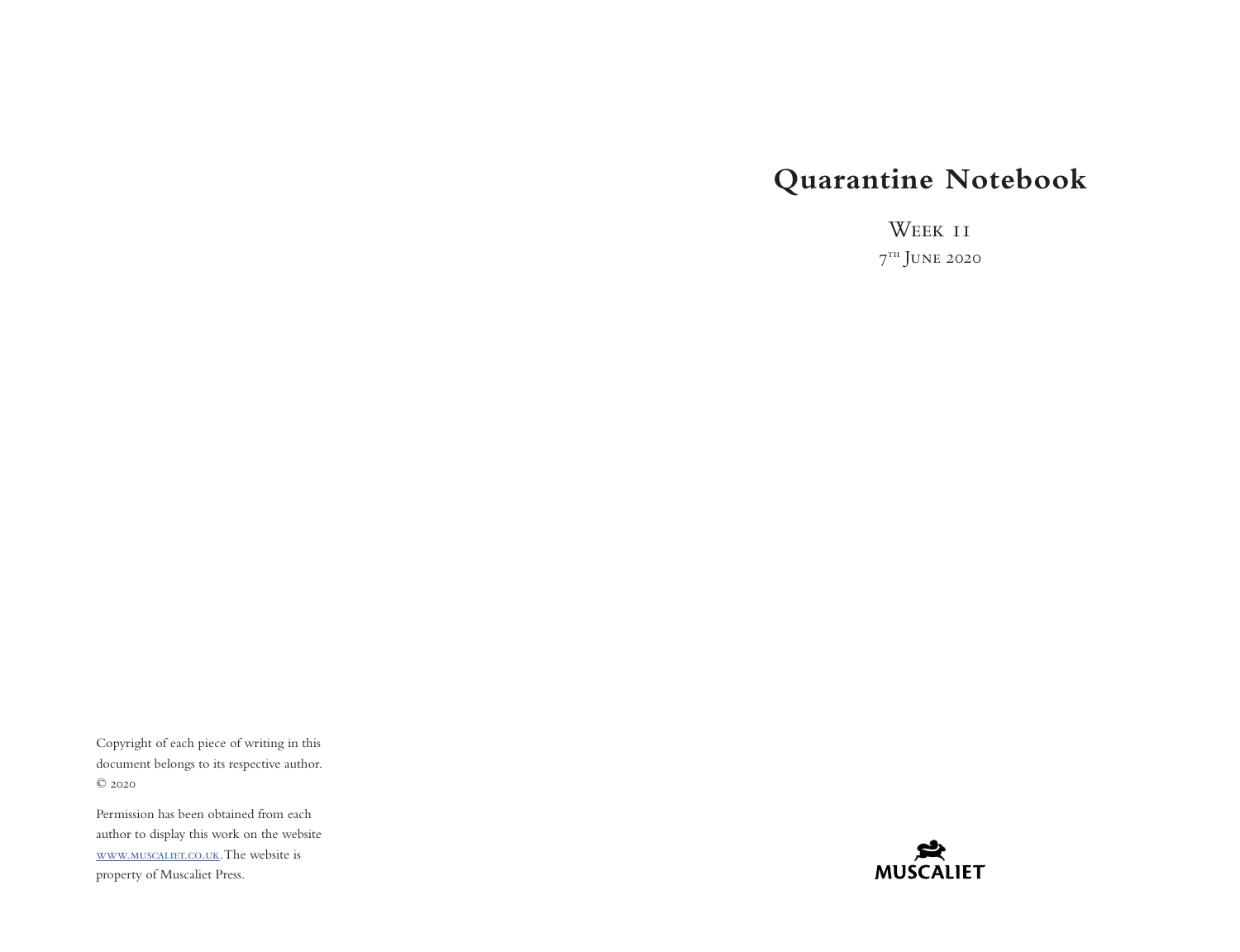Duncan MacKay

**ENOUGH** 

*(After Michael Grant after Albert Caeiro)*

Precisely here in what is written

whatever the pick & mix

of fade or frill unforced retro

through totting & skipping

say I said in what event context

found or not found

in play as process

to not talk about it is to not acknowledge it

whatever the words

as a gust of wind

are saying is less

than the fact

of wind's being here

play being the thing

to catch consciences

among dumpster clutter

cost counted

evaluated

it is enough to be in what is written

stone silent in absence

of feeling feeling

being here

before gone.

Alberto Caeiro, trans. Michael Grant

#### DISCONTINUOUS POEMS

The terrible reality of things Is something I discover every day. Each thing is what it is. But how am I to make it clear That I take joy in this, and that it is enough?

To be complete, it is enough to be.

I have written some few poems, And may write many more, of course. But every poem of mine makes clear, Though all of them are different, That each thing in existence proclaims the fact of its own being.

Sometimes I look closely at a stone. I don't concern myself with whether it has feeling, Nor do I embrace it as a sister.

I enjoy it because it is a stone, I enjoy it because it has no feeling, And I enjoy it because it's not related to me.

And sometimes when I hear a gust of wind blow by, I find the mere sound of it makes the very fact of having been born worthwhile.

I have no idea how those who read my writing will assess it. But I think well of it because I think it without effort, With no idea of having others overhear me, And because I take no thought for what I think What I say is said in what my words are saying.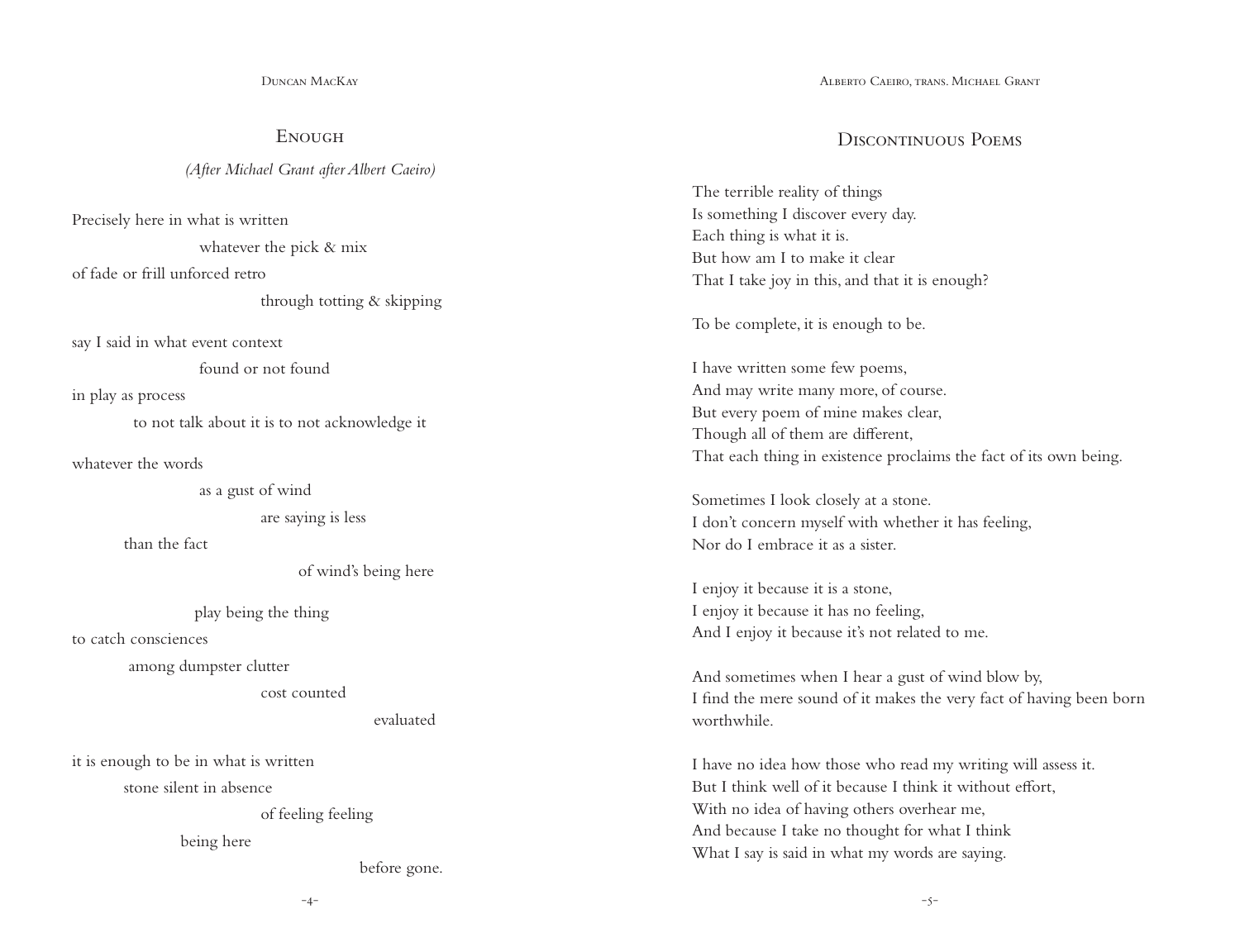I was once described as a materialist poet. Not expecting any name at all, I took pride in it. Even so, I'm not a poet: I just see. If what I write has value, it is not that I have value. It is there in what is written. It has no bearing whatsoever on any will of mine.

Ricardo Reis, trans. Michael Grant

## Crown Me with Roses

Crown me with roses, I really mean it, crown me With roses — Roses which are burning, Burning on my burning forehead, Yet soon put out! Crown me with roses, And with dying leaves — That should do it!